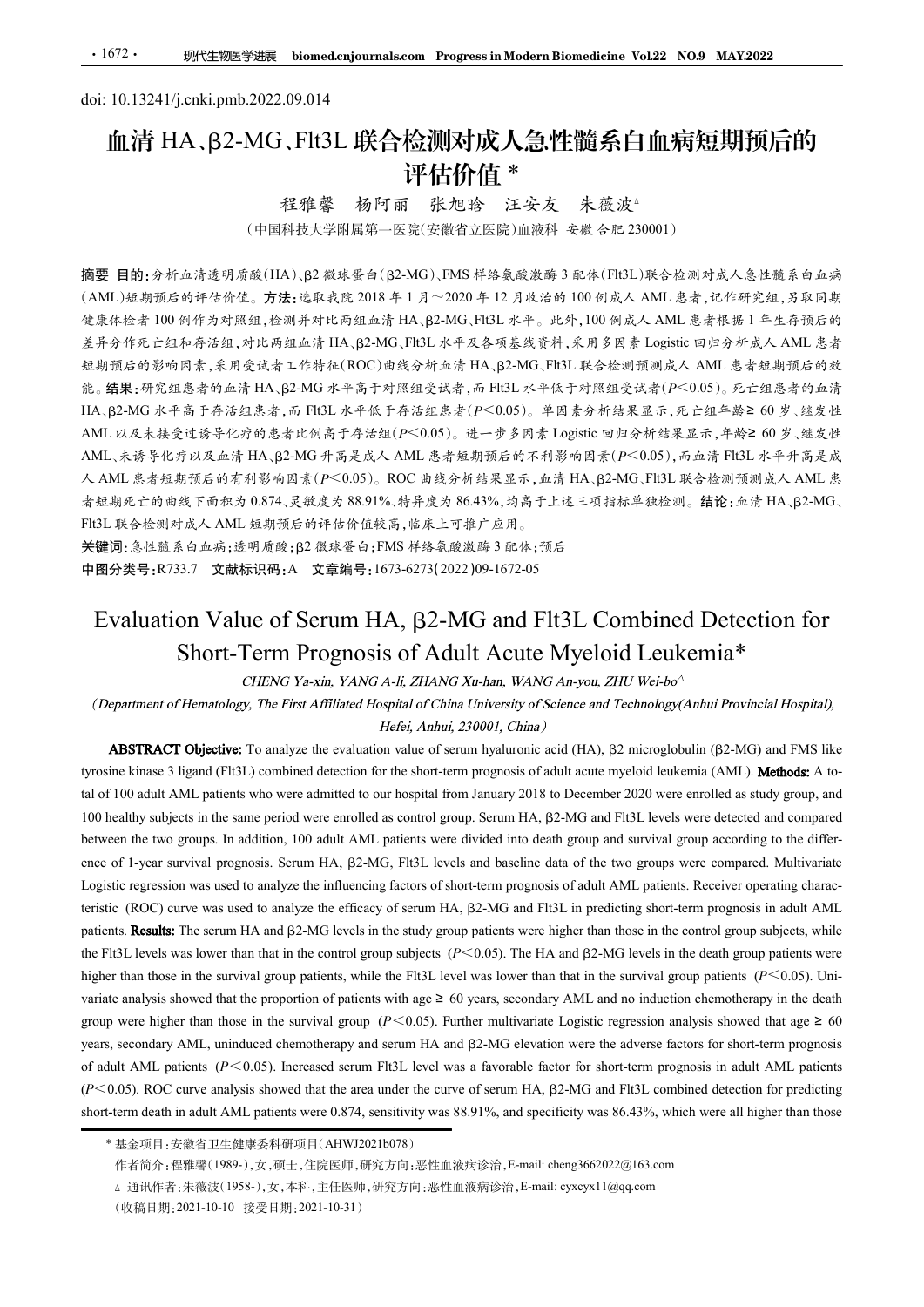FA性型化学进展 biomed.cnjournals.com Progress in Modern Biomedicine Vol.22 NO.9 MAY.2022 · 1673 · 1673 · 1673 · 1673 · 1673 · 1673 · 1673 · 1693 · 1693 · 1693 · 1693 · 1693 · 1693 · 1693 · 1693 · 1693 · 1698 · 1698 · 1698 · 1  $\frac{1}{2}$ <br>sof the above three indexes alone. Conclusion: The serum HA,  $\beta$ 2-MG and Flt3L combined detection has high value in the evaluation of short-term prognosis of adult AML, and which can be widely applied in clinic  $\begin{aligned}\n\text{pmod} \text{cm} & \text{h} = \text{h} \cdot \text{h} \cdot \text{h} \cdot \text{h} \cdot \text{h} \cdot \text{h} \cdot \text{h} \cdot \text{h} \cdot \text{h} \cdot \text{h} \cdot \text{h} \cdot \text{h} \cdot \text{h} \cdot \text{h} \cdot \text{h} \cdot \text{h} \cdot \text{h} \cdot \text{h} \cdot \text{h} \cdot \text{h} \cdot \text{h} \cdot \text{h} \cdot \text{h} \cdot \text{h} \cdot \text{h} \cdot \text{h} \cdot \text{h} \cdot \text{$ 

# 前言

急性髓系白血病(AML)属于成年人最为常见的一种血液 系统恶性肿瘤,预后普遍不良,耐药以及复发是导致其死亡的 关键原因<sup>[13]</sup>。近年来,有关该病患者预后的相关因素是临床研 究的热点。其中透明质酸(HA)是临床上用以评估细胞外基质 成分的重要生物标记物之一,其在 AML 中存在异常升高,可能 入组时的晨起空腹静脉血 4 mL,离心处理(离心半径取 10 min, 参与了疾病的发生、发展以及预后转归等过程[40。β2 微球蛋白 (β2-MG)的本质是一种多肽,主要是由肾脏分解代谢,其在人 体内处于一个动态平衡,但在病理状态下可能出现异常增高<sup>[7,8]</sup>。 FMS 样络氨酸激酶 3 配体(Flt3L)具有刺激造血干细胞增殖的 作用,在机体造血中发挥着至关重要的作用,在造血微环境遭 受损害时,其表达水平显著下降[9,10]。鉴于此,本文分析了上述 三项血清学指标水平联合检测对成人 AML 患者短期预后的评 估价值,得出一些结论,现作以下阐述。

## 1 资料与方法

## 1.1 一般资料

选取我院 2018 年 1 月~2020 年 12 月收治的 100 例成人 AML 患者,记作研究组,其中男性 59 例,女性 41 例;年龄 34~ 84 岁,平均(60.23± 10.05)岁;疾病类型:原发 66 例,继发 34 例;美国东部肿瘤协作组体能状态(ECOG)评分[11]≤ 2 分 64 例,>2 分 36 例;骨髓原始细胞<50%有 45 例,≥ 50%有 55 例;诱导化疗 74 例。纳入标准:(1)所有参与研究人员均和世界 卫生组织(WHO)所制定的《造血和淋巴组织肿瘤分类诊断标 准(2016 年修订版)》[12]中 AML 的诊断标准相符;(2)均经免疫 学、细胞遗传学以及骨髓细胞形态学检查确诊;(3)均为首次发 病初诊;(4)年龄>20 岁;(5)临床病历资料完整。排除标准: (1)急性早幼粒细胞白血病;(2)伴有其它恶性肿瘤或(和)血液 系统疾病;(3)心、肝、肾等脏器出现严重病变;(4)因故无法完 成本次研究者;(5)研究期间因故退出或失访者。另取我院同期 健康体检者 100 例作为对照组,其中男性 60 例,女性 40 例,年 Table 1 Comparison of serum HA, <sup>茁</sup>2-MG and Flt3L levels between the study group and the control group(x<sup>±</sup> <sup>s</sup>)

龄 33~82 岁,平均(61.03± 10.12)岁。研究组与对照组年龄及 性别比例无统计学差异(P>0.05),所有研究对象或其家属均 已签署知情同意书,本研究符合《世界医学协会赫尔辛基宣言》 相关要求。

#### 1.2 研究方法

离心速率取 3000 r/min,离心时长取 10 min),取上层血清待测。 。 作遵照试剂盒说明书完成,相关试剂盒选用上海恒斐生物科技 1.2.1 血清 HA、β2-MG、Flt3L 检测 分别采集所有入组人员 **zm Biomedicine Vol.22 NO.9 MAY.2022 ····1673···<br>
and Flt3L combined detection has high value in the evaluation of<br>
coline:<br>
Holoulin; FMS-like tyrosine kinase 3 ligand; Prognosis<br>
A<br>
後33~82 岁,平均(61.03± 10.12)岁。研究组与对照组年** 离心速率取 3000 r/min,离心时长取 10 min),取上层血清待测。 其中 HA 以及 Flt3L 水平的检测通过酶联免疫吸附法实现,操 有限公司产品。B2-MG 的检测方式为竞争性放射免疫分析法, 操作遵照试剂盒说明书完成,相关试剂盒选用原子高科股份有 限公司产品。 采用 SPSS 22.0 软件分析本研究中的数据,以(x<sup>±</sup> <sup>s</sup>)表示

1.2.2 随访及亚分组 对所有成人 AML 患者均进行为期 1 年 的随访观察,按照随访结果的差异将其分作死亡组和存活组。 1.2.3 基线资料获取 通过医院病历系统收集所有成人 AML 患者的基线资料,主要内容有年龄、性别、发病类型、ECOG 评 分、骨髓原始细胞比例、是否接受诱导化疗以及初诊时的白细 胞计数(WBC)、血小板计数(PLT)、血红蛋白(HGB)水平。 1.3 统计学处理

## 2 结果

#### $2.1$  研究组与对照组血清  $HA$ 、 $\beta$ 2-MG、Flt3L 水平对比

| NML 患者,记作研究组,其中男性 59 例,女性 41 例;年龄 34~<br>1.3 统计学处理<br>34 岁,平均(60.23± 10.05)岁;疾病类型:原发 66 例,继发 34<br>采用 SPSS 22.0 软件分析本研究中的数据, 以 $(\bar{x}$ ± s)表示<br>列;美国东部肿瘤协作组体能状态(ECOG)评分[11]≤ 2 分 64<br>计量资料,采用t检验。以例(%)表示计数资料,采用x2检验。<br>列, > 2 分 36 例; 骨髓原始细胞 < 50%有 45 例, ≥ 50%有 55<br>采用多因素 Logistic 回归分析成人 AML 短期预后的影响因<br>列;诱导化疗 74 例。纳入标准:(1)所有参与研究人员均和世界<br>素。采用受试者工作特征(ROC)曲线分析血清 HA、β2-MG、<br>卫生组织(WHO)所制定的《造血和淋巴组织肿瘤分类诊断标<br>Flt3L 联合检测预测成人 AML 患者短期预后的效能。P<0.05<br>隹(2016年修订版)》[12]中 AML 的诊断标准相符;(2)均经免疫<br>表示差异有统计学意义。<br>学、细胞遗传学以及骨髓细胞形态学检查确诊;(3)均为首次发<br>2 结果<br>病初诊;(4)年龄>20岁;(5)临床病历资料完整。排除标准:<br>1)急性早幼粒细胞白血病;(2)伴有其它恶性肿瘤或(和)血液<br>2.1 研究组与对照组血清 HA、β2-MG、Flt3L 水平对比<br>系统疾病;(3)心、肝、肾等脏器出现严重病变;(4)因故无法完<br>研究组患者血清 HA、β2-MG 水平高于对照组受试者,而<br>成本次研究者;(5)研究期间因故退出或失访者。另取我院同期<br>Flt3L 水平低于对照组受试者(P<0.05)。见表 1。<br>建康体检者 100 例作为对照组,其中男性 60 例,女性 40 例,年<br>表 1 研究组与对照组血清 HA、β2-MG、Flt3L 水平对比( $x$ ± s)<br>Table 1 Comparison of serum HA, $\beta$ 2-MG and Flt3L levels between the study group and the control group( $\bar{x}$ ± s) |
|----------------------------------------------------------------------------------------------------------------------------------------------------------------------------------------------------------------------------------------------------------------------------------------------------------------------------------------------------------------------------------------------------------------------------------------------------------------------------------------------------------------------------------------------------------------------------------------------------------------------------------------------------------------------------------------------------------------------------------------------------------------------------------------------------------------------------------------------------------------------------------------------------------------------------------------------------------------------------------------------------------------------------------------|
|                                                                                                                                                                                                                                                                                                                                                                                                                                                                                                                                                                                                                                                                                                                                                                                                                                                                                                                                                                                                                                        |
|                                                                                                                                                                                                                                                                                                                                                                                                                                                                                                                                                                                                                                                                                                                                                                                                                                                                                                                                                                                                                                        |
|                                                                                                                                                                                                                                                                                                                                                                                                                                                                                                                                                                                                                                                                                                                                                                                                                                                                                                                                                                                                                                        |
|                                                                                                                                                                                                                                                                                                                                                                                                                                                                                                                                                                                                                                                                                                                                                                                                                                                                                                                                                                                                                                        |
|                                                                                                                                                                                                                                                                                                                                                                                                                                                                                                                                                                                                                                                                                                                                                                                                                                                                                                                                                                                                                                        |
|                                                                                                                                                                                                                                                                                                                                                                                                                                                                                                                                                                                                                                                                                                                                                                                                                                                                                                                                                                                                                                        |
|                                                                                                                                                                                                                                                                                                                                                                                                                                                                                                                                                                                                                                                                                                                                                                                                                                                                                                                                                                                                                                        |
|                                                                                                                                                                                                                                                                                                                                                                                                                                                                                                                                                                                                                                                                                                                                                                                                                                                                                                                                                                                                                                        |
|                                                                                                                                                                                                                                                                                                                                                                                                                                                                                                                                                                                                                                                                                                                                                                                                                                                                                                                                                                                                                                        |
|                                                                                                                                                                                                                                                                                                                                                                                                                                                                                                                                                                                                                                                                                                                                                                                                                                                                                                                                                                                                                                        |
|                                                                                                                                                                                                                                                                                                                                                                                                                                                                                                                                                                                                                                                                                                                                                                                                                                                                                                                                                                                                                                        |
|                                                                                                                                                                                                                                                                                                                                                                                                                                                                                                                                                                                                                                                                                                                                                                                                                                                                                                                                                                                                                                        |
|                                                                                                                                                                                                                                                                                                                                                                                                                                                                                                                                                                                                                                                                                                                                                                                                                                                                                                                                                                                                                                        |
|                                                                                                                                                                                                                                                                                                                                                                                                                                                                                                                                                                                                                                                                                                                                                                                                                                                                                                                                                                                                                                        |
|                                                                                                                                                                                                                                                                                                                                                                                                                                                                                                                                                                                                                                                                                                                                                                                                                                                                                                                                                                                                                                        |
| $HA(\mu g/L)$<br>Flt3L(pg/mL)<br>$\beta$ 2-MG( $\mu$ g/L)<br>Groups<br>n                                                                                                                                                                                                                                                                                                                                                                                                                                                                                                                                                                                                                                                                                                                                                                                                                                                                                                                                                               |
| 82.00± 17.62<br>2999.50± 162.33<br>84.37± 10.86<br>Study group<br>100                                                                                                                                                                                                                                                                                                                                                                                                                                                                                                                                                                                                                                                                                                                                                                                                                                                                                                                                                                  |
| Control group<br>100<br>$43.62 \pm 7.12$<br>1046.89± 102.47<br>$104.26 \pm 13.12$                                                                                                                                                                                                                                                                                                                                                                                                                                                                                                                                                                                                                                                                                                                                                                                                                                                                                                                                                      |
| 20.196<br>101.716<br>$-11.678$<br>t<br>$\sim$                                                                                                                                                                                                                                                                                                                                                                                                                                                                                                                                                                                                                                                                                                                                                                                                                                                                                                                                                                                          |
| $\boldsymbol{P}$<br>0.000<br>0.000<br>0.000                                                                                                                                                                                                                                                                                                                                                                                                                                                                                                                                                                                                                                                                                                                                                                                                                                                                                                                                                                                            |

## 表 1 研究组与对照组血清 HA、β2-MG、Flt3L 水平对比( $x$ ± s)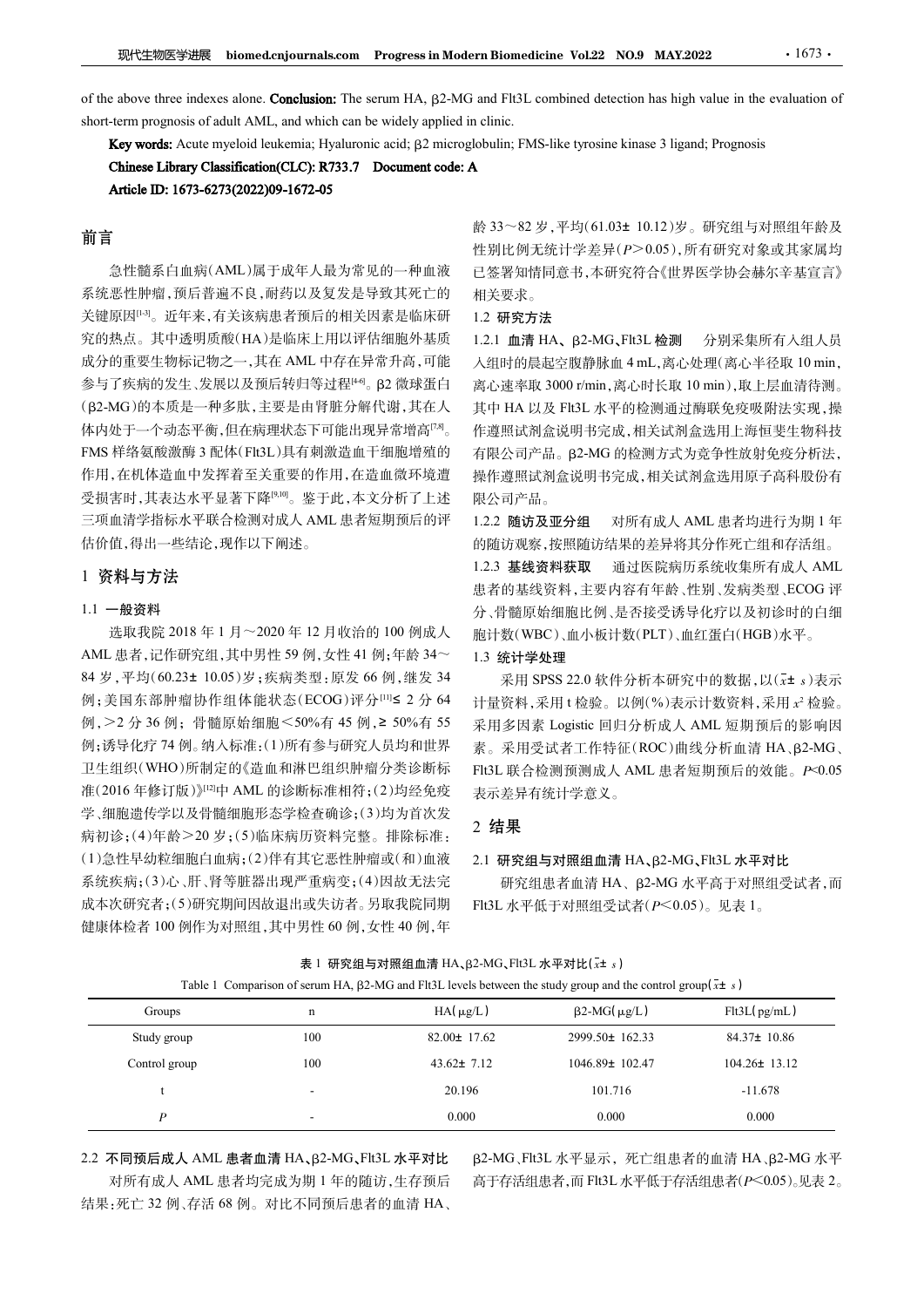| $\cdot 1674$ $\cdot$<br>现代生物医学进展                         |             |                                                | biomed.cnjournals.com Progress in Modern Biomedicine Vol.22 NO.9 MAY.2022                                                    |         |                   |
|----------------------------------------------------------|-------------|------------------------------------------------|------------------------------------------------------------------------------------------------------------------------------|---------|-------------------|
|                                                          |             |                                                | 表 2 不同预后成人 AML 患者血清 HA、β2-MG、Flt3L 水平对比( $x$ ± s)                                                                            |         |                   |
|                                                          |             |                                                | Table 2 Comparison of serum HA, $\beta$ 2-MG and Flt3L levels in adult AML patients with different prognosis( $\bar{x}$ ± s) |         |                   |
| Groups                                                   | $\mathbf n$ | $HA(\mu g/L)$                                  | $\beta$ 2-MG( $\mu$ g/L)                                                                                                     |         | Flt3L(pg/mL)      |
| Death group                                              | 32          | $92.16 \pm 20.34$                              | 4023.12± 166.28                                                                                                              |         | $77.41 \pm 10.25$ |
| Survival group                                           | 68          | 77.22± 15.69                                   | 2517.79± 155.23                                                                                                              |         | 87.64± 11.74      |
| $\ddot{\phantom{1}}$                                     |             | 4.029                                          | 44.217                                                                                                                       |         | $-4.227$          |
| $\boldsymbol{P}$                                         |             | 0.000                                          | 0.000                                                                                                                        |         | 0.000             |
|                                                          |             |                                                |                                                                                                                              |         |                   |
| 2.3 不同预后成人 AML 患者基线资料对比<br>死亡组年龄≥ 60岁、继发性 AML 以及未接受过诱导化疗 |             |                                                | 分、骨髓原始细胞比例以及初诊时 WBC、HGB、PLT 水平方面<br>比较差异无统计学意义(P>0.05)。见表 3。                                                                 |         |                   |
| 的患者比例高于存活组 (P<0.05); 而两组在性别、ECOG 评                       |             |                                                |                                                                                                                              |         |                   |
|                                                          |             |                                                |                                                                                                                              |         |                   |
|                                                          |             | 表 3 不同预后成人 AML 患者基线资料对比 [例(%), x+ s]           | Table 3 Comparison of baseline data of adult AML patients with different prognosis $[n(\%), \overline{x} \pm s]$             |         |                   |
| Items                                                    |             | Death group( $n=32$ ) Survival group( $n=68$ ) |                                                                                                                              | $x^2/t$ | $\boldsymbol{P}$  |
|                                                          |             |                                                |                                                                                                                              |         |                   |
|                                                          | Male        | 20(62.50)                                      | 39(57.35)                                                                                                                    |         |                   |
| Gender                                                   | Female      | 12(37.50)                                      | 29(42.65)                                                                                                                    | 0.238   | 0.625             |

# 2.3 不同预后成人 AML 患者基线资料对比

|                                                                                                                                                                                                    |                                                        |           |                  | 表 2 不同预后成人 AML 患者血清 HA、β2-MG、Flt3L 水平对比( $x$ ± s)                                                                                                        |           |                                                                                                                                                           |
|----------------------------------------------------------------------------------------------------------------------------------------------------------------------------------------------------|--------------------------------------------------------|-----------|------------------|----------------------------------------------------------------------------------------------------------------------------------------------------------|-----------|-----------------------------------------------------------------------------------------------------------------------------------------------------------|
|                                                                                                                                                                                                    |                                                        |           |                  | Table 2 Comparison of serum HA, $\beta$ 2-MG and Flt3L levels in adult AML patients with different prognosis( $\bar{x}$ ± s)                             |           |                                                                                                                                                           |
| Groups                                                                                                                                                                                             | $\mathbf n$                                            |           | $HA(\mu g/L)$    | $\beta$ 2-MG( $\mu$ g/L)                                                                                                                                 |           | Flt3L(pg/mL)                                                                                                                                              |
| Death group                                                                                                                                                                                        | 32                                                     |           | 92.16± 20.34     | 4023.12± 166.28                                                                                                                                          |           | 77.41± 10.25                                                                                                                                              |
| Survival group                                                                                                                                                                                     | 68                                                     |           | 77.22± 15.69     | 2517.79± 155.23                                                                                                                                          |           | 87.64± 11.74                                                                                                                                              |
| t                                                                                                                                                                                                  |                                                        |           | 4.029            | 44.217                                                                                                                                                   |           | $-4.227$                                                                                                                                                  |
| $\boldsymbol{P}$                                                                                                                                                                                   |                                                        |           | 0.000            | 0.000                                                                                                                                                    |           | 0.000                                                                                                                                                     |
| !.3 不同预后成人 AML 患者基线资料对比<br>死亡组年龄≥ 60岁、继发性 AML 以及未接受过诱导化疗<br>的患者比例高于存活组 (P<0.05); 而两组在性别、ECOG 评                                                                                                     |                                                        |           |                  | 比较差异无统计学意义(P>0.05)。见表 3。                                                                                                                                 |           | 分、骨髓原始细胞比例以及初诊时 WBC、HGB、PLT 水平方面                                                                                                                          |
|                                                                                                                                                                                                    |                                                        |           |                  | 表 3 不同预后成人 AML 患者基线资料对比 [例(%), x+ s]<br>Table 3 Comparison of baseline data of adult AML patients with different prognosis $[n(\%), \overline{x} \pm s]$ |           |                                                                                                                                                           |
|                                                                                                                                                                                                    | Items                                                  |           |                  | Death group( $n=32$ ) Survival group( $n=68$ )                                                                                                           | $x^2/t$   | $\boldsymbol{P}$                                                                                                                                          |
|                                                                                                                                                                                                    |                                                        | Male      | 20(62.50)        | 39(57.35)                                                                                                                                                |           |                                                                                                                                                           |
| Gender                                                                                                                                                                                             |                                                        | Female    | 12(37.50)        | 29(42.65)                                                                                                                                                | 0.238     | 0.625                                                                                                                                                     |
|                                                                                                                                                                                                    |                                                        | $60$      | 10(31.25)        | 37(54.51)                                                                                                                                                |           |                                                                                                                                                           |
| Age(years)                                                                                                                                                                                         |                                                        | $\geq 60$ | 22(68.75)        | 31(45.49)                                                                                                                                                | 4.686     | 0.030                                                                                                                                                     |
|                                                                                                                                                                                                    |                                                        | Primary   | 16(50.00)        | 50(73.53)                                                                                                                                                |           |                                                                                                                                                           |
| Onset of type                                                                                                                                                                                      |                                                        | Secondary | 16(50.00)        | 18(26.47)                                                                                                                                                | 5.369     | 0.021                                                                                                                                                     |
|                                                                                                                                                                                                    |                                                        | $\leq$ 2  | 19(59.38)        | 45(66.18)                                                                                                                                                |           |                                                                                                                                                           |
| ECOG score(scores)                                                                                                                                                                                 |                                                        | >2        | 13(40.62)        | 23(33.82)                                                                                                                                                | 0.437     | 0.509                                                                                                                                                     |
|                                                                                                                                                                                                    |                                                        | $<$ 50    | 15(46.88)        |                                                                                                                                                          |           |                                                                                                                                                           |
| Bone marrow primordial cells(%)                                                                                                                                                                    |                                                        |           |                  | 30(44.12)                                                                                                                                                | 0.067     | 0.796                                                                                                                                                     |
|                                                                                                                                                                                                    |                                                        | $\geq 50$ | 17(53.12)        | 38(55.88)                                                                                                                                                |           |                                                                                                                                                           |
| Induction chemotherapy                                                                                                                                                                             |                                                        | Yes       | 18(56.25)        | 56(82.35)                                                                                                                                                | 7.706     | 0.006                                                                                                                                                     |
|                                                                                                                                                                                                    |                                                        | No        | 14(43.75)        | 12(17.65)                                                                                                                                                |           |                                                                                                                                                           |
|                                                                                                                                                                                                    | WBC at initial diagnosis( $\times$ 10 <sup>9</sup> /L) |           | $31.75 \pm 6.31$ | $29.14 \pm 6.25$                                                                                                                                         | 1.942     | 0.055                                                                                                                                                     |
|                                                                                                                                                                                                    | PLT at initial diagnosis( × 10%L)                      |           | $44.25 \pm 7.06$ | $45.23 \pm 7.15$                                                                                                                                         | 0.642     | 0.522                                                                                                                                                     |
|                                                                                                                                                                                                    | HGB at initial diagnosis $(g/L)$                       |           | 77.23± 10.89     | 78.01± 11.23                                                                                                                                             | 0.327     | 0.744                                                                                                                                                     |
| 2.4 影响成人 AML 患者短期预后的多因素 Logistic 回归分析<br>以成人 AML 患者短期预后为因变量,赋值:存活 =0,死亡<br>=1。以年龄、发病类型、诱导化疗以及血清 HA、β2-MG、Flt3L<br>水平为自变量,赋值如下:年龄 < 60 岁 = 0, ≥ 60 岁 = 1;原发性<br>AML=0,继发性 AML=1;诱导化疗 =0,未诱导化疗 =1;血清 |                                                        |           |                  | 的有利影响因素 $(P<0.05)$ 。见表 4。                                                                                                                                |           | HA、β2-MG、Flt3L 水平均为原值输入。经多因素 Logistic 回归<br>分析发现: 年龄≥ 60岁、继发性 AML、未诱导化疗以及血清<br>HA、β2-MG 升高是成人 AML 患者短期预后的不利影响因素<br>(P<0.05), 而血清 Flt3L 水平升高是成人 AML 患者短期预后 |
|                                                                                                                                                                                                    |                                                        |           |                  | 表 4 影响成人 AML 患者短期预后的多因素 Logistic 回归分析                                                                                                                    |           |                                                                                                                                                           |
|                                                                                                                                                                                                    |                                                        |           |                  | Table 4 Multivariate Logistic regression analysis of short-term prognosis of adult AML patients                                                          |           |                                                                                                                                                           |
| Factors                                                                                                                                                                                            | Regression coefficient                                 |           | Wald $x^2$       | $\boldsymbol{P}$                                                                                                                                         | <b>OR</b> | 95%CI                                                                                                                                                     |
| Age $\geq 60$ years                                                                                                                                                                                | 1.392                                                  |           | 7.283            | 0.002                                                                                                                                                    | 2.371     | $1.595 - 4.582$                                                                                                                                           |
| Uninduced chemotherapy                                                                                                                                                                             | 1.783                                                  |           | 20.478           | 0.000                                                                                                                                                    | 1.668     | $1.201 - 3.278$                                                                                                                                           |
| Secondary AML                                                                                                                                                                                      | 1.589                                                  |           | 14.290           | 0.000                                                                                                                                                    | 1.574     | $1.034 - 3.119$                                                                                                                                           |
| HA                                                                                                                                                                                                 | 1.557                                                  |           | 11.378           | 0.000                                                                                                                                                    | 2.073     | $1.378 - 3.894$                                                                                                                                           |
|                                                                                                                                                                                                    |                                                        |           |                  |                                                                                                                                                          |           |                                                                                                                                                           |

表 4 影响成人 AML 患者短期预后的多因素 Logistic 回归分析

|  |  |  |  |  | able 4 Multivariate Logistic regression analysis of short-term prognosis of adult AML patients |  |  |  |  |  |  |  |  |  |
|--|--|--|--|--|------------------------------------------------------------------------------------------------|--|--|--|--|--|--|--|--|--|
|--|--|--|--|--|------------------------------------------------------------------------------------------------|--|--|--|--|--|--|--|--|--|

|                                           | $\geq 50$                                                                                       | 17(53.12)                             | 38(55.88)                                |           |                 |
|-------------------------------------------|-------------------------------------------------------------------------------------------------|---------------------------------------|------------------------------------------|-----------|-----------------|
|                                           | Yes                                                                                             | 18(56.25)                             | 56(82.35)                                |           |                 |
| Induction chemotherapy                    | No                                                                                              | 14(43.75)                             | 12(17.65)                                | 7.706     | 0.006           |
|                                           | WBC at initial diagnosis( $\times$ 10 <sup>9</sup> /L)                                          | $31.75 \pm 6.31$                      | $29.14 \pm 6.25$                         | 1.942     | 0.055           |
|                                           | PLT at initial diagnosis( $\times$ 10%)                                                         | $44.25 \pm 7.06$                      | $45.23 \pm 7.15$                         | 0.642     | 0.522           |
|                                           | HGB at initial diagnosis(g/L)                                                                   | 77.23± 10.89                          | 78.01± 11.23                             | 0.327     | 0.744           |
|                                           |                                                                                                 |                                       |                                          |           |                 |
| 2.4 影响成人 AML 患者短期预后的多因素 Logistic 回归分析     |                                                                                                 |                                       | HA、β2-MG、Flt3L 水平均为原值输入。经多因素 Logistic 回归 |           |                 |
|                                           | 以成人 AML 患者短期预后为因变量,赋值:存活=0,死亡                                                                   |                                       | 分析发现: 年龄≥ 60岁、继发性 AML、未诱导化疗以及血清          |           |                 |
|                                           | =1。以年龄、发病类型、诱导化疗以及血清 HA、β2-MG、Flt3L                                                             |                                       | HA、β2-MG 升高是成人 AML 患者短期预后的不利影响因素         |           |                 |
| 水平为自变量,赋值如下:年龄 < 60 岁 = 0, ≥ 60 岁 = 1;原发性 |                                                                                                 |                                       | (P<0.05), 而血清 Flt3L 水平升高是成人 AML 患者短期预后   |           |                 |
| AML=0,继发性 AML=1;诱导化疗 =0,未诱导化疗 =1;血清       |                                                                                                 |                                       | 的有利影响因素(P<0.05)。见表 4。                    |           |                 |
|                                           |                                                                                                 | 表 4 影响成人 AML 患者短期预后的多因素 Logistic 回归分析 |                                          |           |                 |
|                                           | Table 4 Multivariate Logistic regression analysis of short-term prognosis of adult AML patients |                                       |                                          |           |                 |
| Factors                                   | Regression coefficient                                                                          | Wald $x^2$                            | $\boldsymbol{P}$                         | <b>OR</b> | 95%CI           |
| Age $\geq 60$ years                       | 1.392                                                                                           | 7.283                                 | 0.002                                    | 2.371     | $1.595 - 4.582$ |
| Uninduced chemotherapy                    | 1.783                                                                                           | 20.478                                | 0.000                                    | 1.668     | $1.201 - 3.278$ |
| Secondary AML                             | 1.589                                                                                           | 14.290                                | 0.000                                    | 1.574     | $1.034 - 3.119$ |
|                                           | 1.557                                                                                           | 11.378                                | 0.000                                    | 2.073     | $1.378 - 3.894$ |
| HA                                        |                                                                                                 |                                       |                                          |           |                 |
| $\beta$ 2-MG                              | 2.035                                                                                           | 12.264                                | 0.000                                    | 1.756     | $1.107 - 2.897$ |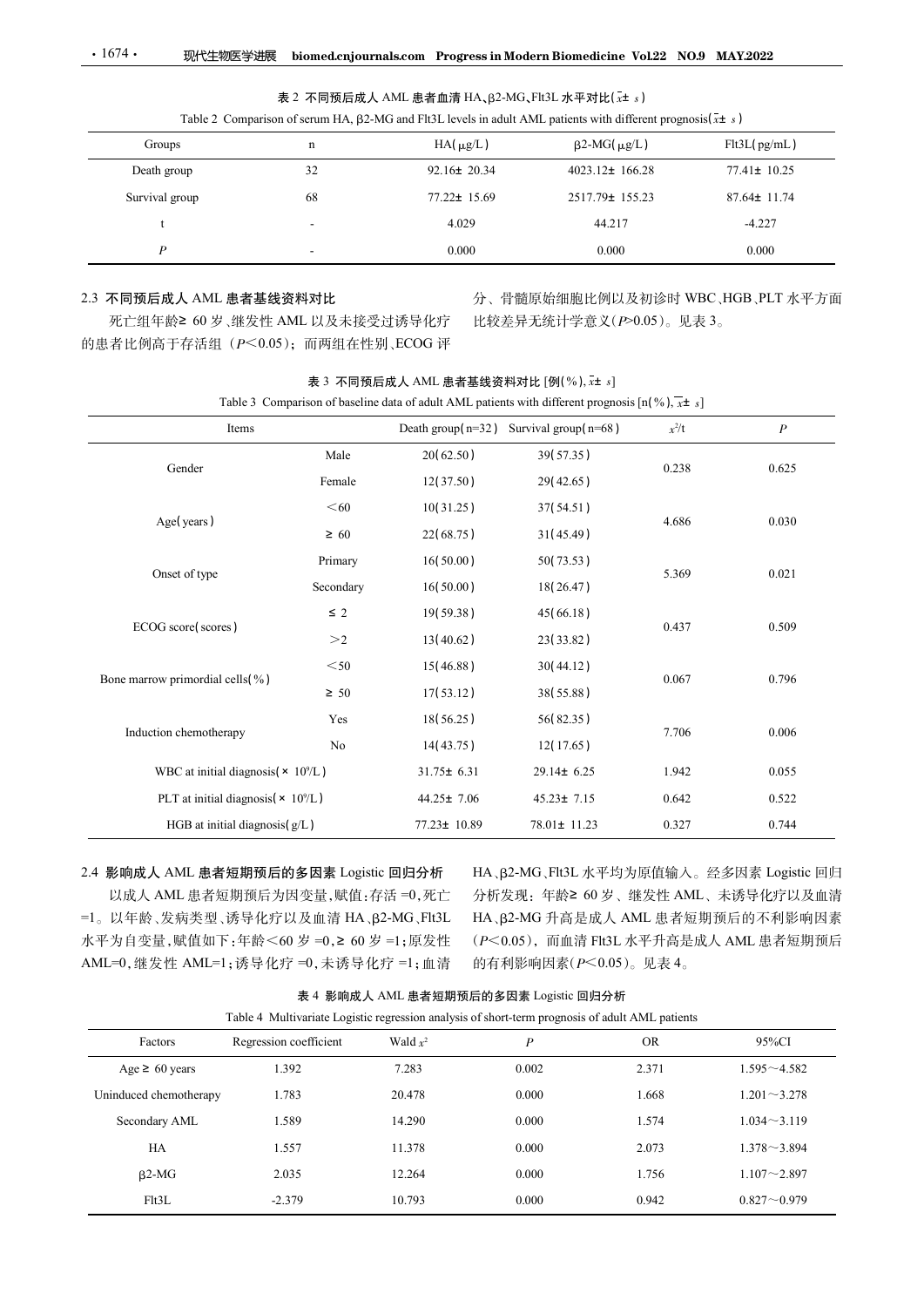| 现代生物医学进展                   |                                         | biomed.cnjournals.com Progress in Modern Biomedicine Vol.22 NO.9 MAY.2022                                   |                |                                                   |              | $\cdot$ 1675 $\cdot$ |
|----------------------------|-----------------------------------------|-------------------------------------------------------------------------------------------------------------|----------------|---------------------------------------------------|--------------|----------------------|
|                            |                                         |                                                                                                             |                |                                                   |              |                      |
|                            | 2.5 血清 HA、β2-MG、Flt3L 对成人 AML 患者短期预后的预测 |                                                                                                             |                | 预测成人 AML 患者短期预后的曲线下面积、灵敏度、特异度以                    |              |                      |
| 价值                         |                                         |                                                                                                             |                | 及约登指数均高于上述三项指标单独预测。见表5、图1。                        |              |                      |
|                            | 经 ROC 曲线分析可得: 血清 HA、β2-MG、Flt3L 联合检测    |                                                                                                             |                |                                                   |              |                      |
|                            |                                         | 表 5 血清 HA、β2-MG、Flt3L 对成人 AML 患者短期预后的预测价值                                                                   |                |                                                   |              |                      |
|                            |                                         | Table 5 Predictive value of serum HA, $\beta$ 2-MG and Flt3L for short-term prognosis of adult AML patients |                |                                                   |              |                      |
|                            | Area under the                          |                                                                                                             | Sensitivity(%) | Specificity(%)                                    | Youden index | 95%CI                |
| Indexes                    | curve                                   | Threshold value                                                                                             |                |                                                   |              |                      |
| HA                         | 0.598                                   | $95.23 \mu g/L$                                                                                             | 61.27          | 57.44                                             | 0.187        | $0.545 \sim 0.703$   |
| $\beta$ 2-MG               | 0.621                                   | 4028.37 μg/L                                                                                                | 64.51          | 60.08                                             | 0.246        | $0.572 \sim 0.744$   |
| Flt3L                      | 0.605                                   | 66.54 pg/mL                                                                                                 | 62.38          | 58.77                                             | 0.212        | $0.569 - 0.730$      |
| Three items<br>combination | 0.874                                   |                                                                                                             | 88.91          | 86.43                                             | 0.753        | $0.687 - 0.943$      |
|                            |                                         |                                                                                                             |                |                                                   |              |                      |
| $1.0 -$                    |                                         |                                                                                                             |                | HA 合成增加,且其水平越高往往反映病情越严重,预后越差 <sup>[24,25]</sup> 。 |              |                      |







# 3 讨论

迄今为止,有关 AML 的具体发病机制尚且存在一定的争 议,可能和基因突变、电离辐射、病毒感染以及遗传等密切相 关[13-15]。作为骨髓造血系统的恶性肿瘤性疾病之一,存在高度的 一致性,个体预后差异明显[16,17]。有研究表明,AML 患者预后的 因素有治疗前因素以及治疗后因素,其涉及较广[18-20]。化疗是目 前临床上用以治疗 AML 的主要手段,其中常规化疗方案的治 疗效果并不十分理想,患者预后往往较差[21-23]。故寻求有效的 AML 生物学标志物对预后评估具有重要的意义,血清学检测 因具备操作简便、稳定性高以及经济性好等优势,开始在临床 上得到广泛的关注。

本文结果发现, 研究组患者血清 HA、B2-MG 水平高于对 照组受试者,而 Flt3L 水平低于对照组受试者;死亡组患者的血 清 HA、β2-MG 水平均高于存活组患者, 而 Flt3L 水平低于存活 组患者。这提示了上述三项血清学指标水平在成人 AML 患者 中异常表达,且其异常表达和 AML 短期预后有关。考虑原因, 可能是 HA 是组成骨髓外基质的关键性成分之一,可通过和细 胞表面受体 CD44 相结合,继而起到细胞和细胞外基质间的黏 附作用,AML 发生时会导致骨髓正常结构发生损害,继而促进

Fig.1 ROC curve of serum HA, <sup>茁</sup>2-MG and Flt3L in predicting short-term 0.874 . 88.91 . 8643 . 0.753 . 0.687~0.943 . 467<br>
<br>
HA 合成增加,且水平越高往往反映病情趨严重,预后<br>
— The hand AML 分导致机体内细胞表面蛋白类物质逸出增多,从<br>
— The hand Spreading AML patients<br>
— The hand Spreading AMC . The information of the second interval in HA 合成增加,且其水平越高往往反映病情越严重,预后越差[24,25]。 。<br>。 AML 会导致机体内细胞表面纤维蛋白原激活因子合成、分泌 大量增加,进一步导致细胞表面蛋白类物质逸出增多,从而使 得血清中的 B2-MG 水平升高,可间接反映疾病严重程度,和预 后密切相关[26,27] 。Flt3L 属于 Flt3 的配体,是血细胞因子之一,其 在正常生理状态下可由骨髓基质干细胞分泌,参与了干细胞、 属兔细胞以及祖细胞的增殖过程,而 AML 的发生会抑制骨髓 基质干细胞分泌 Flt3L,继而导致其造血、抗肿瘤等作用降低, 且随着其表达水平的降低,上述作用下降程度越明显,继而对 预后产生负面影响[28,29]。此外,本文 ROC 曲线分析发现:血清 HA、B2-MG、Flt3L 联合检测预测成人 AML 患者短期死亡的曲 线下面积、灵敏度、特异度以及约登指数均高于上述三项指标 单独检测。这反映了上述三项血清学指标水平联合检测预测成 人 AML 患者短期死亡的效能更佳。分析原因,可能是联合检 测具有一定的协同作用,可为患者预后的评估提供更为全面的 依据。

此外,本文多因素 Logistic 回归分析还发现:年龄≥ 60 岁、 继发性 AML、未诱导化疗以及血清 HA、β2-MG 升高是成人 AML 患者短期预后的不利影响因素,而血清 Flt3L 水平升高是 成人 AML 患者短期预后的有利影响因素。其中主要原因可能 在于:随着年龄的不断增长,患者脏器储备功能随之降低,体能 状态变差,且并发症发生风险较高,从而在一定程度上增加了 治疗难度,最终影响生存。继发性 AML 通常预示着患者还存在 较为严重的原发性疾病,对于此类合并症的治疗难度较大,取 得的临床治疗效果不甚明显,患者的预后通常也不容乐观。诱 导化疗患者可选择标准剂量或低强度化疗,从而有效避免了高 剂量化疗药物所引发的一系列毒副反应,降低了死亡风险。血 清 HA、β2-MG 高水平和 Flt3L 低水平均能从客观上反映患者 的病情严重程度,临床治疗更加棘手,从而不利于预后转归。其 中王卫敏等人的研究报道发现[30],年龄以及诱导化疗均是成人 AML 短期预后的影响因素,这为本研究结果提供了强有力佐 证。然而,本文增加了对血清 HA、β2-MG、Flt3L 的研究,可为临 床研究提供更为全面的数据,亦是本研究的创新之处。

综上所述, 血清 HA、β2-MG、Flt3L 联合检测预测成人 AML 短期预后的价值较佳,其中在成人 AML 短期预后不良患 者中,血清 HA、β2-MG 明显高表达,而 Flt3L 明显低表达。